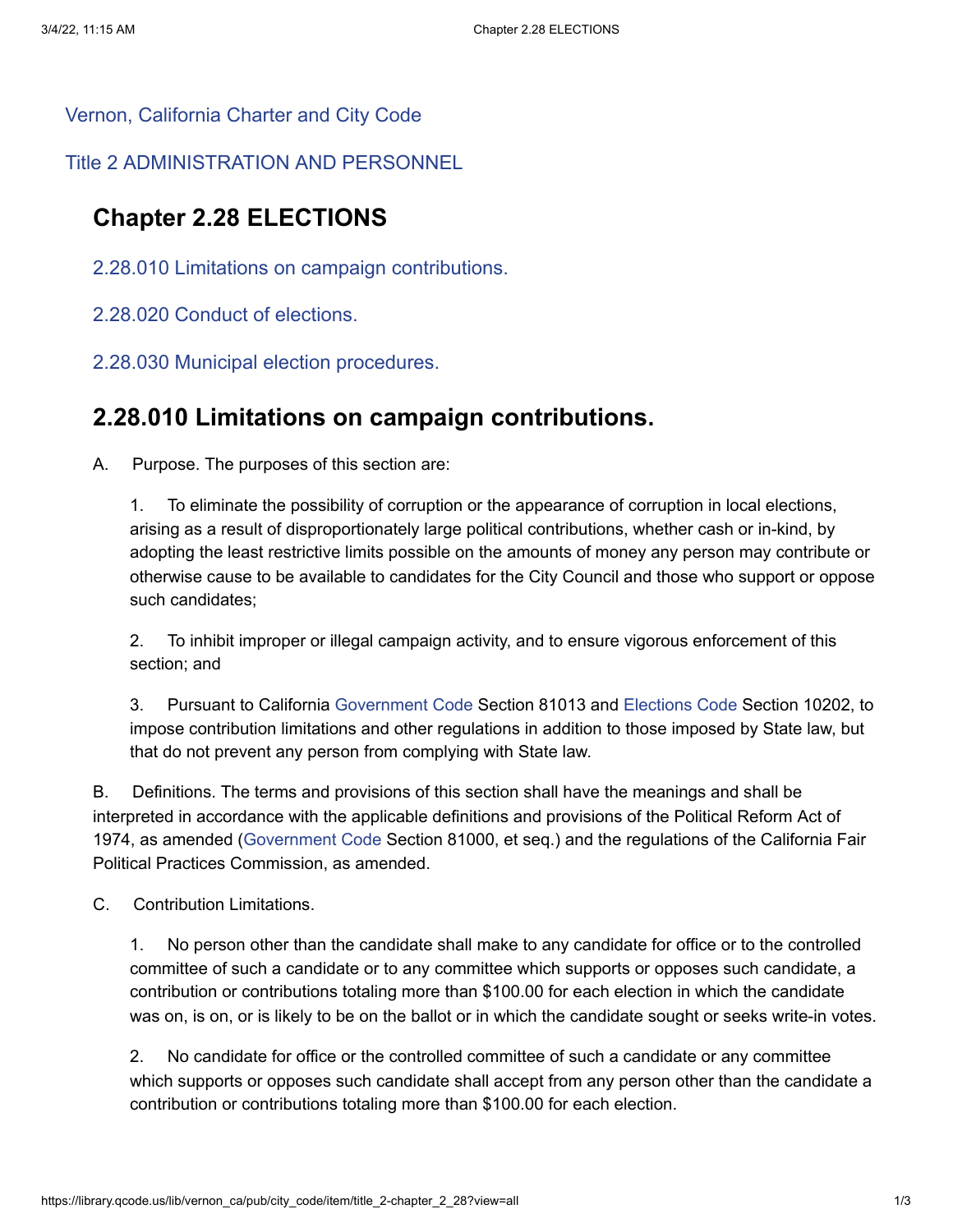<span id="page-1-0"></span>3. This section shall not be interpreted or applied to violate the right of association or the right to express views through expenditures. Rather, it is intended to be and shall be applied solely as a limit on campaign contributions to individuals and committees. (Prior code §§ 2.91—2.93)

### **2.28.020 Conduct of elections.**

A. Notwithstanding any limitation contained in the general laws of the State, the City Council may, in the resolution or ordinance calling a general municipal election or any other election, direct that such election be conducted wholly by mail as an all mail ballot election.

B. A special municipal election may be held on any date, regardless of whether the date is an established election date under the general laws of the State governing municipal elections.

C. An all mail ballot election may be held on any date, regardless of whether the date is an established mailed ballot election date under the general laws of the State governing municipal elections.

D. If, in connection with an election, the last day for submission to the City Clerk of any filing, argument, or other document would otherwise be a day on which the City Clerk's Office does not open to the public (such as a Saturday, Sunday, public holiday or other day on which City Hall is closed) such submission may occur on the next business day with the same effect as if it had occurred upon the day otherwise appointed.

<span id="page-1-1"></span>E. In all other respects, the conduct of elections, including the selection of election dates, shall be pursuant to the general laws of the State governing municipal elections, except to the extent such general laws are inconsistent with the provisions of this Code or of the City Charter. (Prior code § 2.118)

## **2.28.030 Municipal election procedures.**

This chapter is not intended to affect the procedures provided by the general laws of the State of California governing municipal elections. Notwithstanding the immediately preceding sentence, if this chapter or any provision thereof should be construed to apply to election procedures within the meaning of Article V, Chapter [5.3](https://library.qcode.us/lib/vernon_ca/pub/city_code/lookup/5.3) of the Charter of the City of Vernon, this section shall supersede the general laws of the State of California as they may exist from time to time to the extent that such general laws may be inconsistent with the provisions of Sections [2.04.030,](https://library.qcode.us/lib/vernon_ca/pub/city_code/lookup/2.04.030) [2.04.040](https://library.qcode.us/lib/vernon_ca/pub/city_code/lookup/2.04.040) and this section. (Prior code § 17B.3)

# **Contact:**

City Clerk: 323-583-8811

Published by Quality Code [Publishing,](https://www.qcode.us/) Seattle, WA. By using this site, you agree to the [terms](https://library.qcode.us/page/terms_of_use) of use.